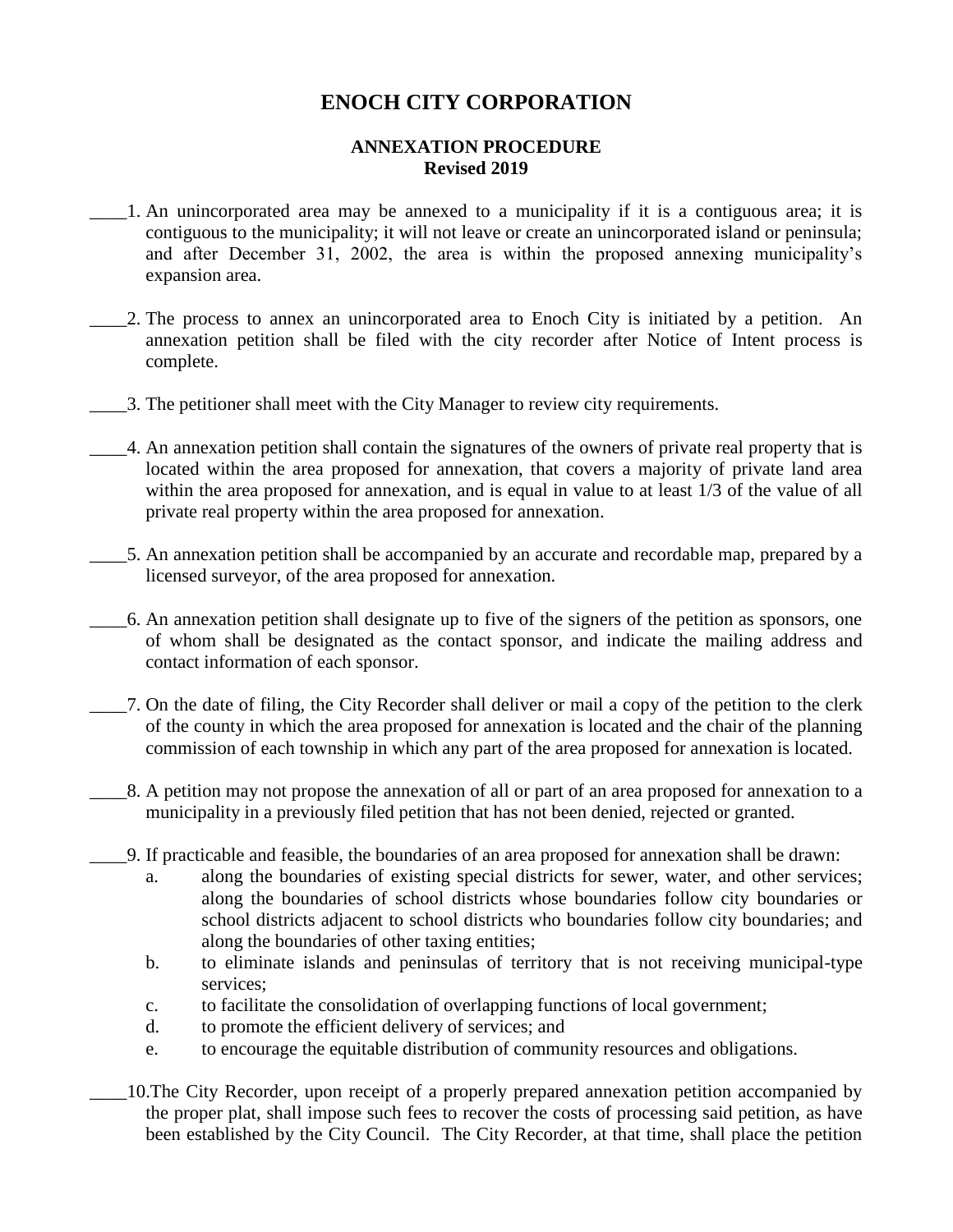on the agenda for consideration at a regular City Council meeting within fourteen days of its receipt. Fee is \$500 payable when the annexation petition is submitted.

- \_\_\_11. The City Council shall review the annexation petition and either accept the petition for further consideration or deny the petition.
- \_\_\_12. If the City Council denies a petition, it shall, within five days of the denial, mail written notice of the denial to the contract sponsor, the clerk of the county in which the area proposed for annexation is located, and the chair of the planning commission.
- \_\_\_13. If the City Council accepts a petition, the City Recorder shall within 30 days determine whether the petition meets the requirements of an annexation. If the petition meets the requirements, the City Recorder shall certify the petition and mail or deliver written notification of the certification to the City Council, the contract sponsor, the county legislative body, and the chair of the planning commission. If the petition fails to meet the requirements, the City Recorder shall reject the petition and mail or deliver written notification of the rejection and the reasons for the rejection to the City Council, the contract sponsor, the county legislative body, and the chair of the planning commission.
- \_\_\_14. If the City Recorder rejects a petition, the petition may be modified to correct the deficiencies for which it was rejected and then refiled with the City Recorder. If a petition is refiled, the refiled petition shall be treated as a newly filed petition.
- \_\_\_15. The City Council, within ten (10) days after receipt of the recorder's notice of certification, shall publish a notice of the proposed annexation at least once a week for three (3) consecutive weeks, in a newspaper of general circulation within the area proposed for annexation and the unincorporated area within ½ mile of the area proposed for annexation.
- \_\_\_16. The City Council, within twenty (20) days after the receipt of the recorder's notice of certification, shall mail written notice of the proposed annexation to each affected entity.
- \_\_\_17. The written notice to each affected entity shall:
	- a. state that a petition has been filed with the municipality proposing the annexation of an area to the municipality;
	- b. state the date of the City Council's receipt of the notice of certification;
	- c. describe the area proposed for annexation in the annexation petition;
	- d. state that the complete annexation petition is available for inspection and copying at the office of the city recorder;
	- e. state in conspicuous and plain terms that the municipality may grant the petition and annex the area described in the petition unless a written protest from the legislative body or governing board of an effected entity to the annexation petition, is filed with the boundary commission and a copy of the protest delivered to the city recorder no later than 30 days after the City Council's receipt of the notice of certification (state the exact date).
	- f. state the address of the boundary commission, or if a commission has not yet been created in the county, the county clerk where a protest to the annexation petition may be filed.
- \_\_\_18. The published notice of petition shall: